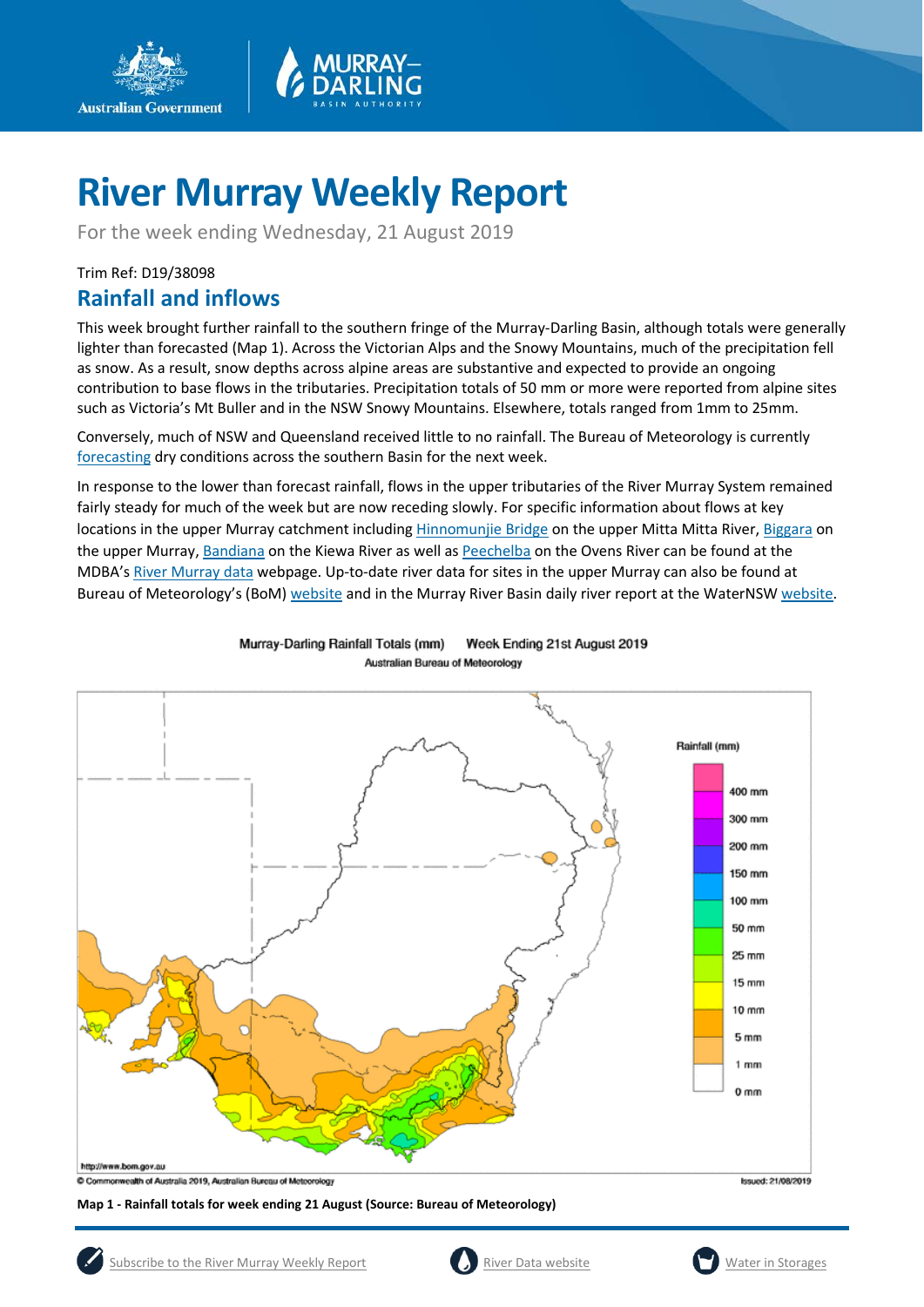The Bureau of Meteorology has also issued a [climate and water outlook for September to November 2019](http://www.bom.gov.au/climate/outlooks/#/overview/summary) that indicates a drier than average season is likely for most of mainland Australia. This is being driven by positive Indian Ocean Dipole (IOD) conditions, which often result in below average rainfall for much of central and southern Australia during winter-spring. The positive IOD is likely to be the dominant climate driver for Australia during the next three months (Map 2 & 3).



**Map 2 – Chance of exceeding median rainfall from September to November 2019 (Source: Bureau of Meteorology)**



**Map 3 – Total Forecast of rainfall totals from September to November 2019 (Source: Bureau of Meteorology)**

![](_page_1_Picture_8.jpeg)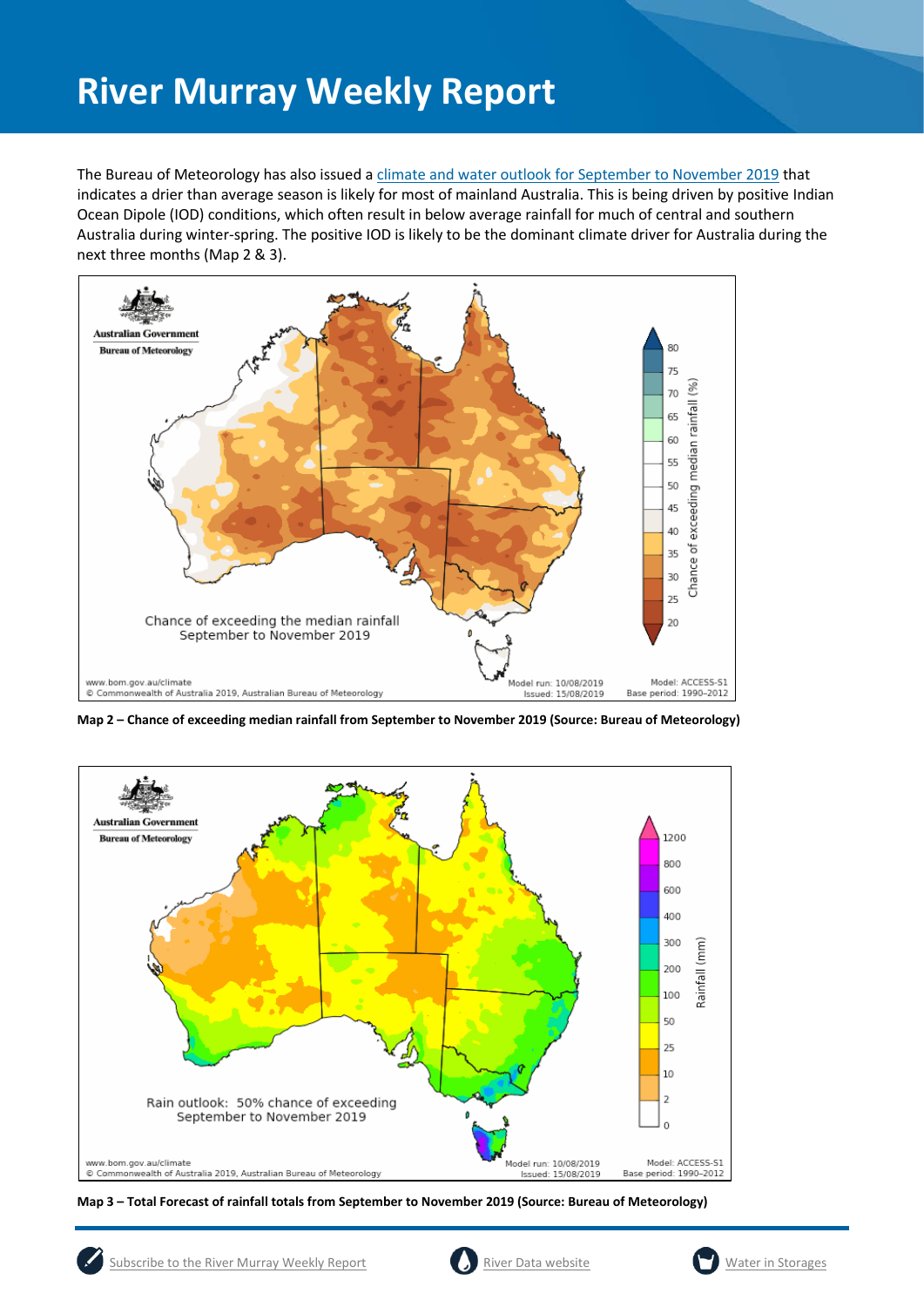### **River operations**

- Transfers from Dartmouth to Hume continue.
- Weir pool levels to rise at Euston, Lock 9, 8 & 7.
- Planned water for the environment activities underway at Hume and Yarrawonga.

### **River operations**

The MDBA total active storage increased this week by 103 GL to 3,876 GL (46% capacity).

At **Dartmouth Reservoir**, the [storage](https://riverdata.mdba.gov.au/dartmouth-dam) decreased by 22 GL to 2,313 GL (60% capacity). Releases are continuing from Dartmouth to transfer the water required to support expected system demands in the months ahead.

The [release](https://riverdata.mdba.gov.au/colemans) from Dartmouth, measured at Colemans, is currently 4,300 ML/day. Releases for the remainder of the week will increase briefly before gradually reducing to around 2,800ML/day by the end of August. Over the coming months, releases will continue to be varied in a manner that will transfer the required volume to Hume, whilst seeking to minimise erosion along the Mitta Mitta River and provide for power generation.

At **Hume Reservoir**, the storage increased by 79 GL to 1,250 GL (42% capacity). The release from Hume Dam was reduced to the minimum allowable for this time of year of 600 ML/day over the past week, and is now being increased to target environmental orders during August and into September. Releases between 4,000 and 6,000 ML/day are likely in the coming days.

Downstream at **Lake Mulwala** the pool [level](https://riverdata.mdba.gov.au/yarrawonga-weir-upstream) is currently 124.76 m AHD and is expected to remain within the normal operating range of 124.6-124.9 m AHD in the coming week. Diversions to the Mulwala Canal and Yarrawonga Main Channel (YMC) have respectively averaged 900 ML/day and 200 ML/day for the week. The release downstream of Yarrawonga Weir was reduced to around 8,000 ML/day for a few days, but will now be increased to meet an environmental flow target of 10,500 ML/day during the remainder of August.

![](_page_2_Picture_11.jpeg)

**Photo 1: A roadside picnic spot at Kings River near Cheshunt (Photo courtesy of MDBA). This clear little mountain stream flows from the Victorian mountains down to the Ovens River, eventually reaching the River Murray just below Peechelba.** 

![](_page_2_Picture_13.jpeg)

![](_page_2_Picture_14.jpeg)

![](_page_2_Picture_16.jpeg)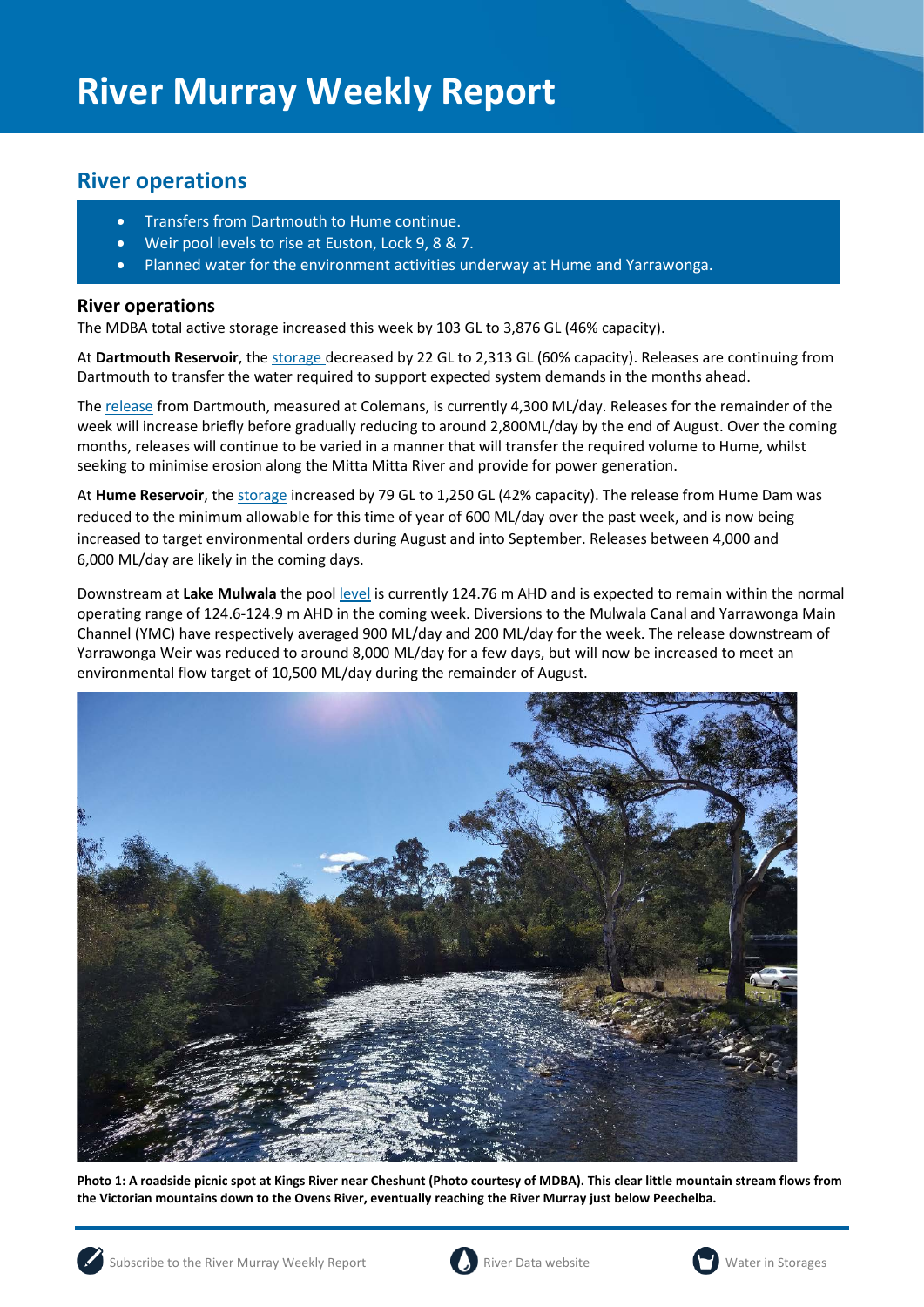The downstream Yarrawonga release target was modified during the week in anticipation of increased tributary inflows from forecast rain. The adaptive management of releases is a collaborative effort between environmental water holders, state water resource managers and river operators across a number of agencies.

Looking ahead, planning is under way to deliver flows up to 15,000 ML/day downstream of Yarrawonga Weir commencing in early September. These flows will be delivered on behalf of environmental water holders who have identified inundation of the Barmah-Millewa Forest as a key watering action for this year. The aim of these flows will be to build on the benefits achieved from delivering environmental water during August, which inundated parts of the Barmah-Millewa Forest, improving access to food and habitat for native fish. Return flows from this event will be coordinated with a planned environmental flow from the Goulburn River providing ecological benefits along the River Murray to the Coorong in South Australia. Updates on environmental watering actions during winter and spring 2019 are available from Commonwealth Environmental Water Office [website.](https://www.environment.gov.au/water/cewo/media-release/southern-spring-flow-throws-lifeline-river-murray) For more information on how environmental water is helping to improve the health of rivers in the Basin see the NSW Department of Planning, Industry and Environment [website](https://www.environment.nsw.gov.au/topics/water/water-for-the-environment/about-water-for-the-environment/what-is-it) and the lates[t fact sheet](http://www.environment.gov.au/water/cewo/publications/southern-spring-flow-2019-fact-sheet) an[d update](https://www.environment.gov.au/water/cewo/publications/southern-spring-flow-2019-update-1) from the Commonwealth Environmental Water Office.

Diversions at the **Edward** and **Gulpa** offtakes are [currently](https://riverdata.mdba.gov.au/system-view) near 1,550 and 250 ML/day respectively. Further downstream on the Edward River at Toonalook, the flow is being boosted by water returning from the Millewa Forest. Yallakool and Colligen Creeks are currently receiving environmental water that provides winter base flows for native fish. At Stevens Weir the release has averaged near 2,200 ML/day for the week.

On the **Goulburn River** flows increased for a few days at McCoys Bridge with a peak around 2,300 ML/day. A small volume of environmental water was used to boost local inflows to deliver this small instream rise in the lower Goulburn River. Flows are expected to recede slowly during the coming days. Planning is currently underway to deliver a spring flow pulse through the Goulburn system, most likely from mid-September. Further updates will be provided in the coming weeks.

The current Goulburn IVT balance is around 224 GL. More information regarding current opportunities for allocation trade between the Goulburn and Murray valleys is available at the Victorian water registe[r website.](http://waterregister.vic.gov.au/water-trading/allocation-trading#AllocationTradeOpportunities) On Wednesday the [Victorian Minister for Water](http://waterregister.vic.gov.au/about/news/274-changes-to-goulburn-system-trade-and-operational-arrangements?utm_source=Water+Register+News&utm_campaign=89aac4247f-RSS_EMAIL_CAMPAIGN&utm_medium=email&utm_term=0_350d40fa1e-89aac4247f-78577717) announced changes to the Goulburn system trade rules and flagged revisions to the summer operating regime for the Goulburn River. More information on these changes will be provided in coming months.

![](_page_3_Picture_6.jpeg)

**Photo 2: The River Murray near Torrumbarry Weir (Photo courtesy of MDBA).**

![](_page_3_Picture_8.jpeg)

![](_page_3_Picture_10.jpeg)

![](_page_3_Picture_12.jpeg)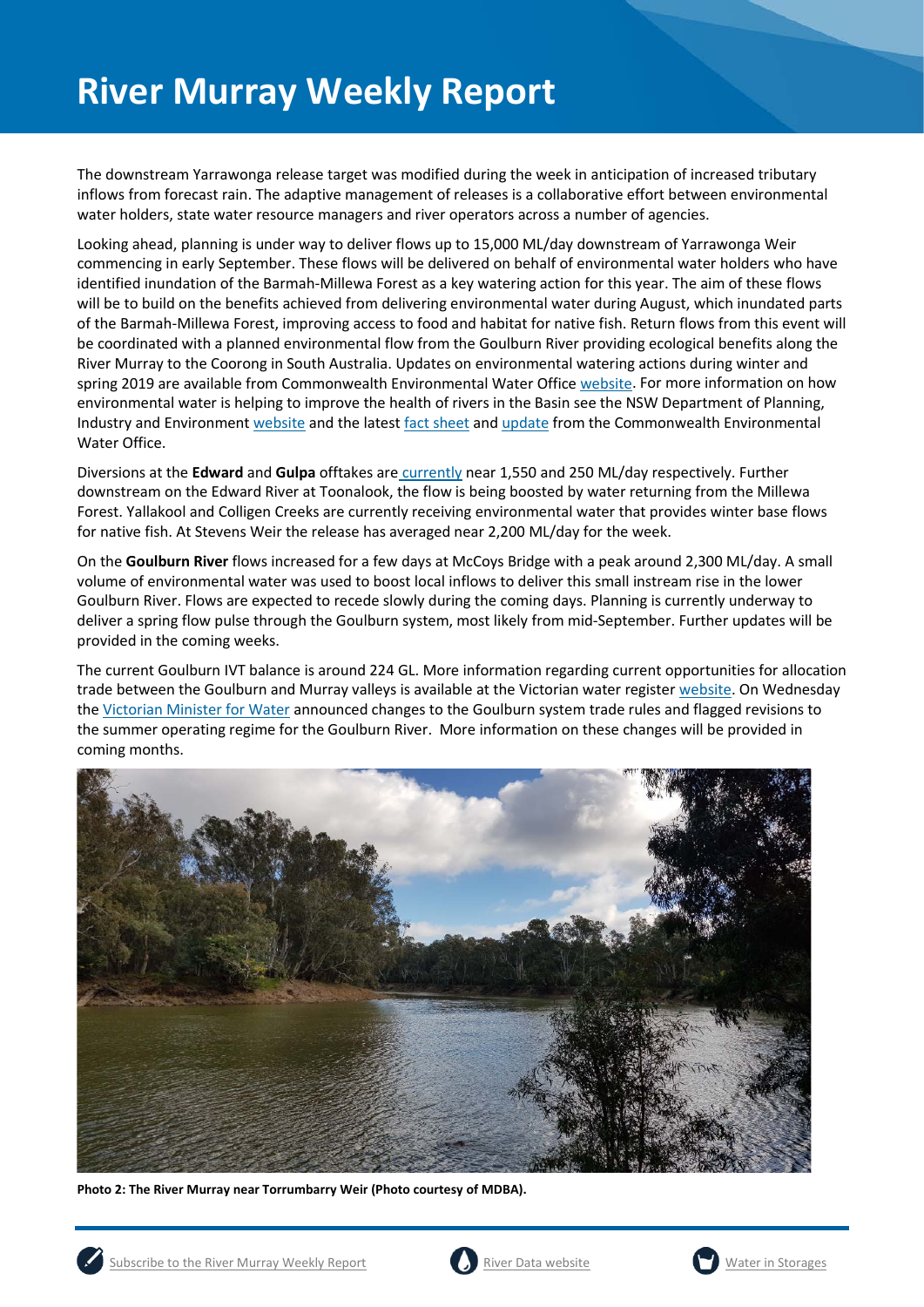Downstream on the Murray, the [diversion](https://riverdata.mdba.gov.au/national-channel-ds-torrumbarry-headworks) to National Channel increased to 1,100 ML/day to refill the Torrumbarry irrigation network in preparation for the 2019-20 irrigation season as well as deliver water from Victorian held environmental entitlements through Gunbower Creek to benefit native fish.

The **Torrumbarry Weir** [pool](https://riverdata.mdba.gov.au/torrumbarry-weir-lock-26) is currently at Full Supply Level (FSL) (86.05 m AHD). Downstream of Torrumbarry Weir, the release is currently close to 8,000 ML/day and likely to reduce to around 6,000 ML/day over the coming week. During September, planned environmental actions from both the Murray and the Goulburn will see these flow rates increase again.

[Inflows](https://riverdata.mdba.gov.au/balranald-weir-downstream) from the **Murrumbidgee River**, measured at Balranald, averaged around 1,200 ML/day this week. The [Murrumbidgee IVT balance](https://www.waternsw.com.au/customer-service/ordering-trading-and-pricing/trading/murrumbidgee) has reached 100 GL, which is the upper limit, meaning trade from the Murrumbidgee to the Murray has been closed. Trade will remain closed until the account reduces below 85 GL (not 100 GL as was incorrectly stated in last week's Weekly Report). This could occur from trade from the Murray back to the Murrumbidgee, and/or from IVT deliveries from the Murrumbidgee to the Murray in coming months.

In response to this change, MDBA is revising its operations planning to account for the increased water available to be delivered from the Murrumbidgee IVT account.

At **Euston**, the [weir pool level](https://riverdata.mdba.gov.au/euston-weir-upstream) is currently above FSL. The pool level is expected to gradually rise to around 20 cm above FSL over the coming week as part of the weir pool variability program. Varying pool levels helps restore a more natural wetting and drying cycle to riverbanks and adjacent wetlands within the influence of the weir pool. Over the coming weeks the pool level is planned to rise further to around 50 to 60 cm above FSL. Currently the [downstream release](https://riverdata.mdba.gov.au/euston-weir-downstream) is around 10,000 ML/day and is expected to increase slightly over the coming week.

The **Menindee Lakes** storage is approximately 14 GL (less than 1% capacity). WaterNSW continues to manage the Menindee Lakes in accordance with the [Lower Darling Annual Operations Plan.](https://www.waternsw.com.au/supply/regional-nsw/operations) WaterNSW has advised that releases at Weir 32 are only planned to recommence when significant inflows are received into the Menindee Lakes. Inflows are currently zero and no significant inflows are expected in the near future.

As a result of the widespread drought conditions in NSW extensive [water restrictions](https://www.waternsw.com.au/about/newsroom/2018/waternsw-confirms-restrictions-for-lower-darling-customers) are likely to remain in place. More information on drought management activities in NSW can be found on the NSW Government website - [Drought Hub.](https://www.dpi.nsw.gov.au/climate-and-emergencies/droughthub)

On the Murray at **Wentworth Weir**, th[e pool level](https://riverdata.mdba.gov.au/wentworth-weir-lock-10) is currently targeting 10 cm above FSL to assist pumpers in the upper reaches of the Darling River arm of the weir pool whilst there is no inflow from the Darling River. The downstream release is around 8,900 ML/day and is expected to continue over the coming week.

The **Lock 9** pool level is currently surcharged 15 cm above FSL to increase inflow into Lake Victoria. Downstream at **Locks 7 and 8**, the pool levels are targeting around 10 cm above FSL during August as part of the weir pool variability program.

At **Lake Victoria,** water storage increased by 47 GL to 507 GL (74% capacity). The level is [expected to continue to](https://riverdata.mdba.gov.au/lake-victoria)  [increase](https://riverdata.mdba.gov.au/lake-victoria) during the weeks ahead.

The [flow](https://riverdata.mdba.gov.au/flow-south-australia-calculated) to **South Australia** was maintained around 3,500 ML/day and is likely to remain around this rate over coming days.

The **Lower Lakes** 5-day average water level remained near 0.79 m AHD. Approximately 25 GL was released from Goolwa, Mundoo, Boundary Creek, Ewe Island and Tauwitchere barrages over the week. Winter barrage releases provide environmental cues and connection to support the movement of several migratory fish species, including the short-headed lamprey which can travel large distances from the Southern Ocean to their spawning grounds in upstream reaches of the River Murray System. For more information see the South Australian Department for Environment and Water's lates[t River Murray flow report.](https://www.waterconnect.sa.gov.au/River-Murray/SitePages/2019%20Flow%20Reports.aspx)

**For media inquiries contact the Media Officer on 02 6279 0141**

![](_page_4_Picture_14.jpeg)

![](_page_4_Picture_16.jpeg)

![](_page_4_Picture_18.jpeg)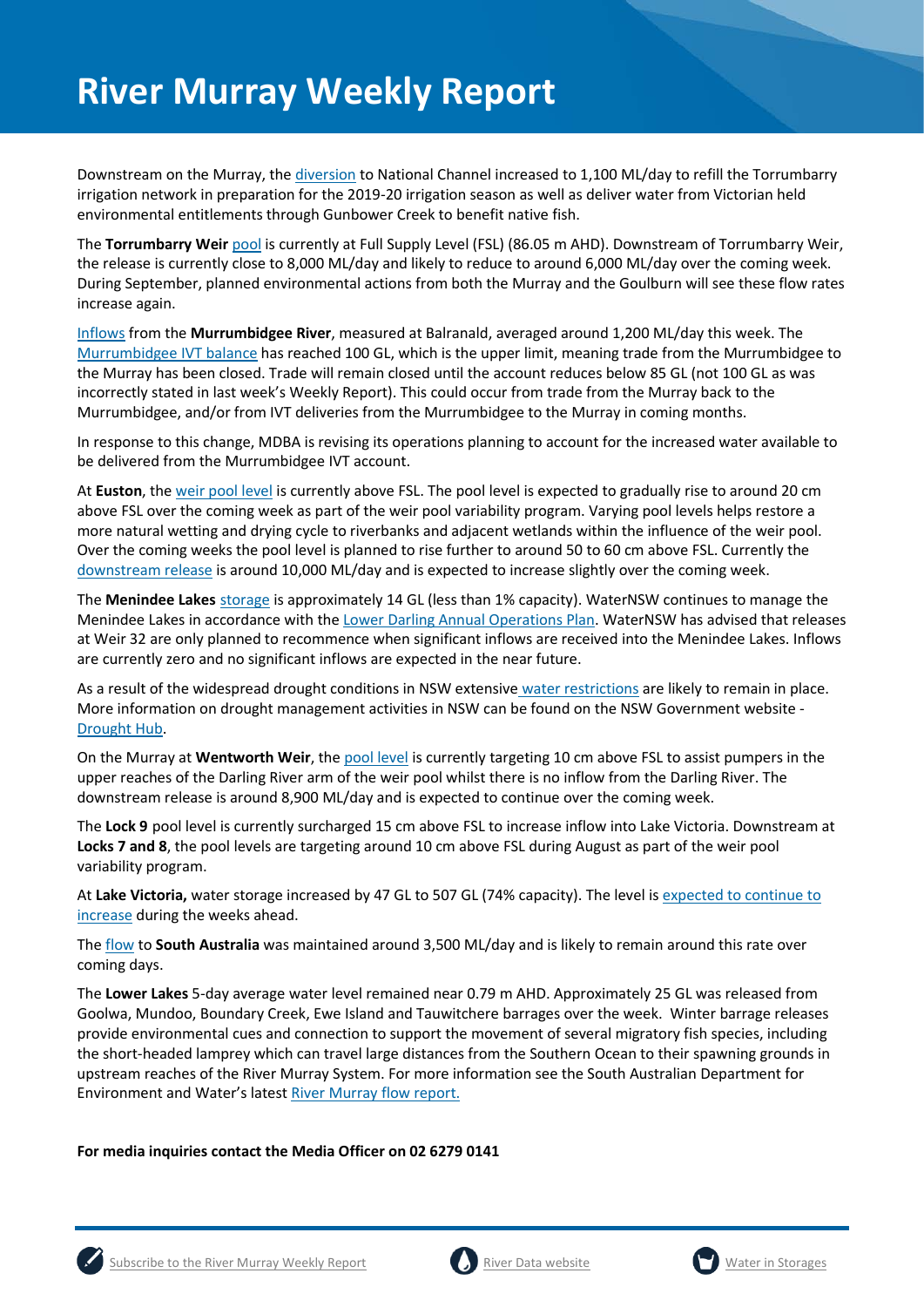ANDREW REYNOLDS Executive Director, River Management

![](_page_5_Picture_2.jpeg)

**Australian Government** 

![](_page_5_Picture_4.jpeg)

![](_page_5_Picture_5.jpeg)

![](_page_5_Picture_7.jpeg)

![](_page_5_Picture_9.jpeg)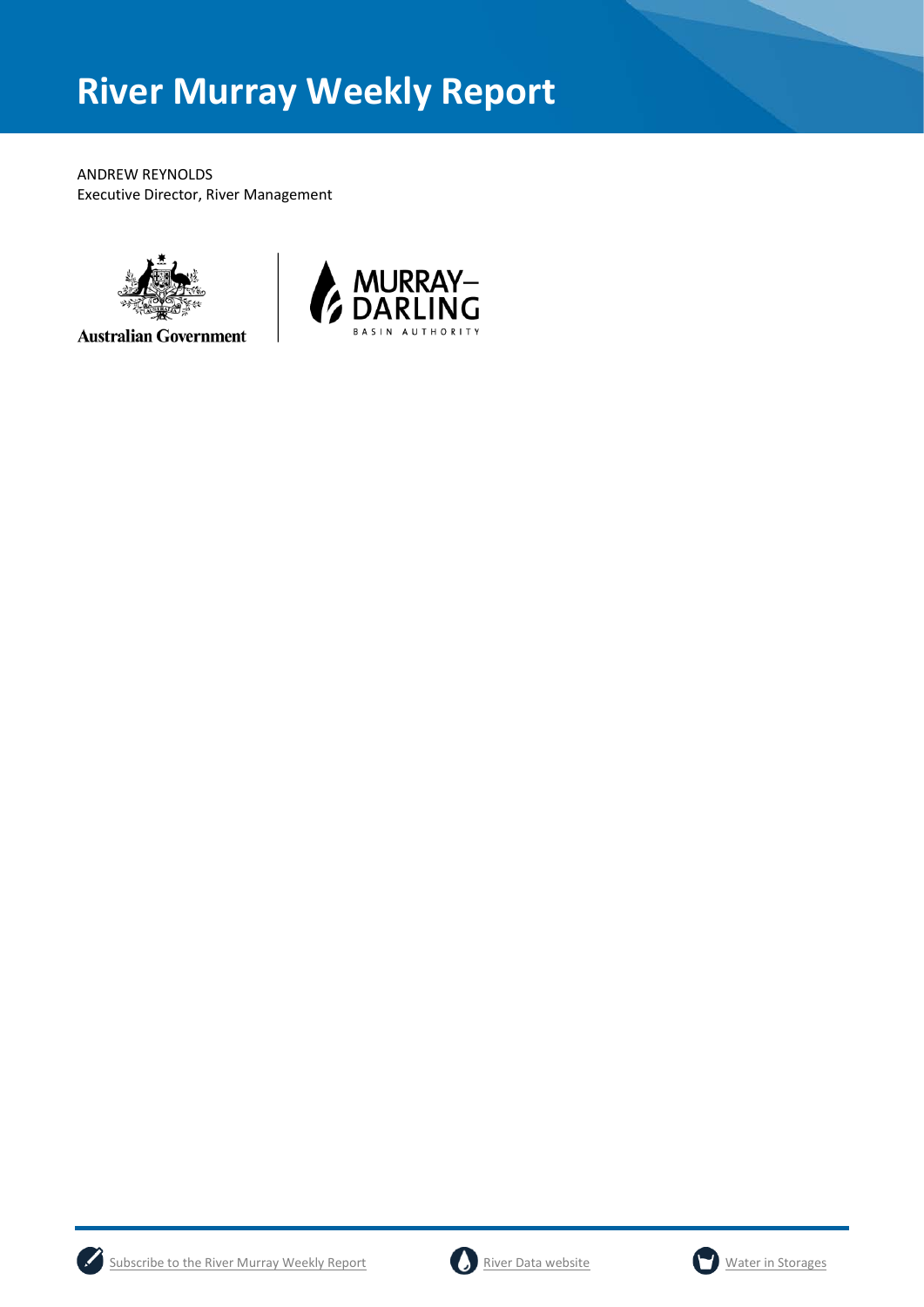#### Water in Storage Water in Storage Week ending Wednesday 21 Aug 2019

| <b>MDBA Storages</b>             | Full<br>Supply<br>Level | Full<br>Supply<br>Volume | Current<br>Storage<br>Level | Current<br>Storage |       | Dead<br>Storage | Active<br>Storage | Change in Total<br>Storage for the<br>Week |
|----------------------------------|-------------------------|--------------------------|-----------------------------|--------------------|-------|-----------------|-------------------|--------------------------------------------|
|                                  | $(m$ AHD $)$            | (GL)                     | (m AHD)                     | (GL)               | %     | (GL)            | (GL)              | (GL)                                       |
| Dartmouth Reservoir              | 486.00                  | 3856                     | 458.75                      | 2 3 1 3            | 60%   | 71              | 2 2 4 2           | $-22$                                      |
| Hume Reservoir                   | 192.00                  | 3 0 0 5                  | 180.99                      | 250                | 42%   | 23              | 1 2 2 7           | $+79$                                      |
| Lake Victoria                    | 27.00                   | 677                      | 25.55                       | 507                | 75%   | 100             | 407               | $+47$                                      |
| Menindee Lakes                   |                         | 1 731*                   |                             | 14                 | $1\%$ | (- -) #         | 0                 | $-0$                                       |
| <b>Total</b>                     |                         | 9 2 6 9                  |                             | 4 0 8 4            | 44%   | $ -$            | 3876              | $+103$                                     |
| <b>Total Active MDBA Storage</b> |                         |                          |                             |                    |       |                 | 46% $\land$       |                                            |

#### **Major State Storages**

| <b>Burrinjuck Reservoir</b> | 026     | 332        | 32% |     | 329 | 10    |
|-----------------------------|---------|------------|-----|-----|-----|-------|
| <b>Blowering Reservoir</b>  | 631     | 047<br>017 | 50% | 24  | 793 |       |
| Eildon Reservoir            | 3 3 3 4 | 438        | 43% | 100 | 338 | $+46$ |

\* Menindee surcharge capacity – 2050 GL \*\* All Data is rounded to nearest GL \*\*

# NSW has sole access to water when the storage falls below 480 GL. MDBA regains access to water when the storage next reaches 640 GL. ^ % of total active MDBA storage

| <b>Snowy Mountains Scheme</b> |                     | Snowy diversions for week ending 20 Aug 2019 |                  |           |                 |
|-------------------------------|---------------------|----------------------------------------------|------------------|-----------|-----------------|
| <b>Storage</b>                | Active Storage (GL) | Weekly Change (GL)                           | Diversion (GL)   | This Week | From 1 May 2019 |
| Lake Eucumbene - Total        | 756                 | $+10$                                        | Snowy-Murray     | $+5$      | 218             |
| Snowy-Murray Component        | 303                 | $+2$                                         | Tooma-Tumut      | $+4$      | 98              |
| <b>Target Storage</b>         | 1 190               |                                              | Net Diversion    |           | 120             |
|                               |                     |                                              | Murray 1 Release | +6        | 297             |

#### **Major Diversions from Murray and Lower Darling (GL) \***

| <b>New South Wales</b>      | This Week | From 1 July 2019 | <b>Victoria</b>                 | This Week        | From 1 July 2019 |
|-----------------------------|-----------|------------------|---------------------------------|------------------|------------------|
| Murray Irrig. Ltd (Net)     | 6.7       | 30               | Yarrawonga Main Channel (net)   | 1.5              |                  |
| <b>Wakool Sys Allowance</b> | n/a       |                  | Torrumbarry System + Nyah (net) | 0                |                  |
| Western Murray Irrigation   | 0.2       |                  | Sunraysia Pumped Districts      | 0.9 <sup>°</sup> |                  |
| Licensed Pumps              | n/a       |                  | Licensed pumps - GMW (Nyah+u/s) |                  |                  |
| Lower Darling               | $0.0\,$   |                  | Licensed pumps - LMW            | 4.6              |                  |
| <b>TOTAL</b>                | 6.9       |                  | TOTAL                           |                  | 23               |

\* Figures are derived from actual and estimates where data is unavailable. Please note that not all data may have been available at the time of creating this report. \*\* All data above is rounded to nearest 100 ML for weekly data and nearest GL for cumulative data

| Flow to South Australia (GL)                             | Entitlement this month | $124.0*$ |                     |
|----------------------------------------------------------|------------------------|----------|---------------------|
| * Flow to SA will be greater than normal entitlement for | Flow this week         |          | 24.2 (3 500 ML/day) |
| this month due to environmental flows.                   | Flow so far this month | 129.7    |                     |
|                                                          | Flow last month        | 185.9    |                     |

#### **Salinity (EC)** (microSiemens/cm at 25°C)

|                         | Current | Average over the last week | Average since 1 August 2019 |
|-------------------------|---------|----------------------------|-----------------------------|
| Swan Hill               | 90      | 90                         | 90                          |
| Euston                  | 100     | 100                        | 100                         |
| <b>Red Cliffs</b>       | 60      | 50                         | 70                          |
| Merbein                 | 100     | 100                        | 90                          |
| Burtundy (Darling)      |         |                            | 1 1 8 0                     |
| Lock 9                  | 90      | 90                         | 90                          |
| Lake Victoria           | 120     | 120                        | 120                         |
| Berri                   | 150     | 150                        | 160                         |
| Waikerie                | 230     | 230                        | 240                         |
| Morgan                  | 250     | 240                        | 250                         |
| Mannum                  | 340     | 330                        | 330                         |
| Murray Bridge           | 400     | 390                        | 360                         |
| Milang (Lake Alex.)     | 880     | 870                        | 840                         |
| Poltalloch (Lake Alex.) | 820     | 790                        | 810                         |
| Meningie (Lake Alb.)    | 1700    | 1690                       | 1690                        |
| Goolwa Barrages         | 3 9 9 0 | 3740                       | 3860                        |

![](_page_6_Picture_15.jpeg)

![](_page_6_Picture_17.jpeg)

![](_page_6_Picture_19.jpeg)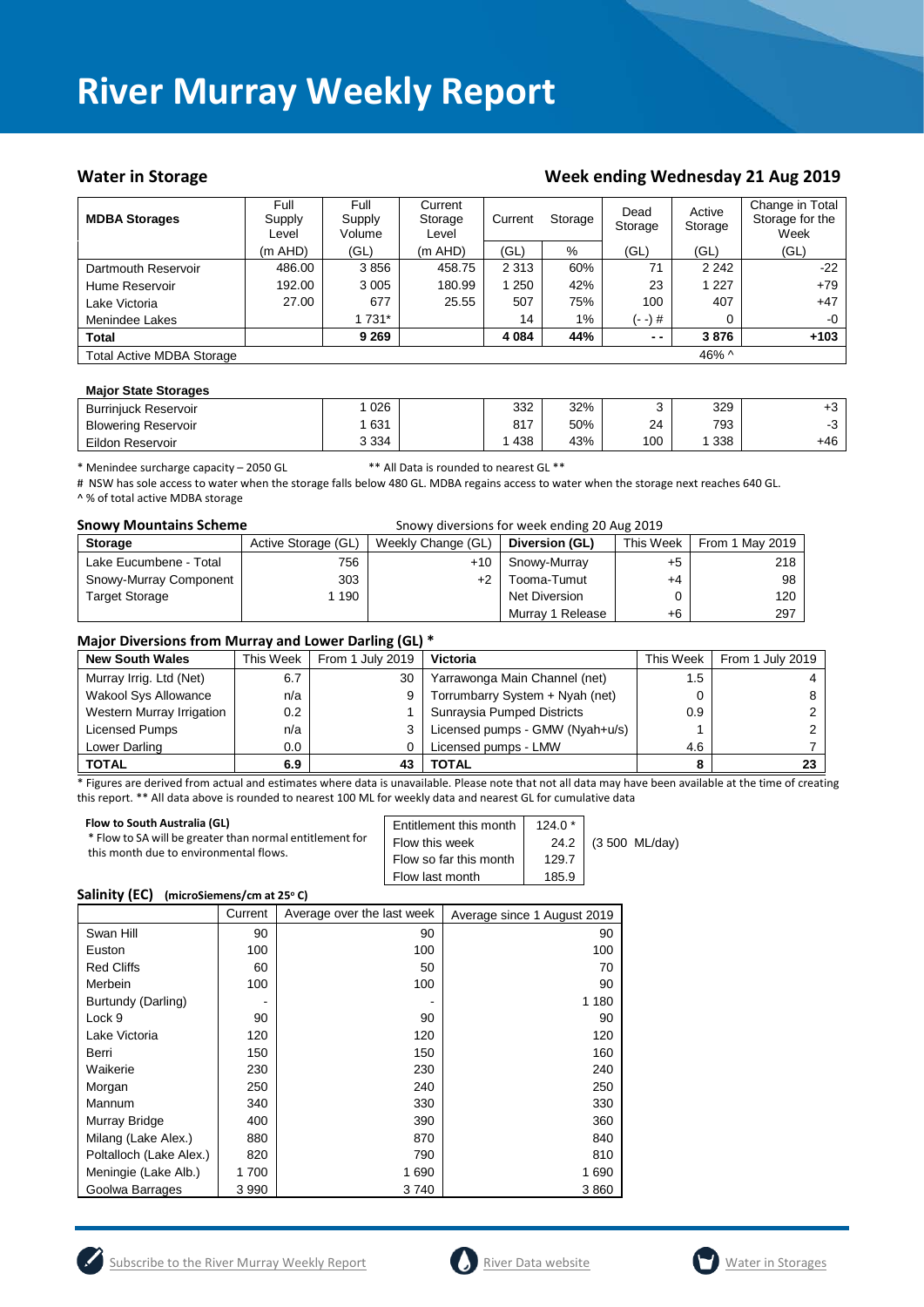![](_page_7_Picture_0.jpeg)

### **River Levels and Flows Week ending Wednesday 21 Aug 2019**

|                                | Minor Flood<br>Stage | Gauge          | Height         | Flow     | Trend        | Average Flow this<br>Week | Average Flow last<br>Week |
|--------------------------------|----------------------|----------------|----------------|----------|--------------|---------------------------|---------------------------|
|                                |                      | local          | (m             |          |              |                           |                           |
| <b>River Murray</b>            | (m)                  | (m)            | AHD)           | (ML/day) |              | (ML/day)                  | (ML/day)                  |
| Khancoban                      |                      | $\blacksquare$ |                | 1 3 5 0  | F            | 1770                      | 3 3 3 0                   |
| Jingellic                      | 4.0                  | 1.78           | 208.30         | 5 1 3 0  | F            | 5 400                     | 6620                      |
| Tallandoon (Mitta Mitta River) | 4.2                  | 2.69           | 219.58         | 5 3 7 0  | F            | 6 500                     | 6750                      |
| Heywoods                       | 5.5                  | 2.07           | 155.70         | 3 9 9 0  | R            | 2010                      | 3 2 0 0                   |
| <b>Doctors Point</b>           | 5.5                  | 2.18           | 150.65         | 5 9 3 0  | R            | 4 0 6 0                   | 5 900                     |
| Albury                         | 4.3                  | 1.21           | 148.65         |          |              |                           |                           |
| Corowa                         | 4.6                  | 1.40           | 127.42         | 4 9 0 0  | R            | 3 4 6 0                   | 7 2 2 0                   |
| Yarrawonga Weir (d/s)          | 6.4                  | 1.39           | 116.43         | 8 0 7 0  | R            | 8 9 5 0                   | 11 180                    |
| Tocumwal                       | 6.4                  | 2.04           | 105.88         | 8 600    | F            | 9450                      | 11 580                    |
| Torrumbarry Weir (d/s)         | 7.3                  | 2.69           | 81.23          | 8 0 4 0  | R            | 7480                      | 6310                      |
| Swan Hill                      | 4.5                  | 1.47           | 64.39          | 7840     | $\mathsf{R}$ | 7 1 2 0                   | 7 3 5 0                   |
| <b>Wakool Junction</b>         | 8.8                  | 3.34           | 52.46          | 9680     | $\mathsf{R}$ | 9470                      | 11 230                    |
| Euston Weir (d/s)              | 9.1                  | 1.78           | 43.62          | 10 000   | R            | 10 600                    | 13 1 20                   |
| Mildura Weir (d/s)             |                      |                |                | 10 530   | F            | 11 520                    | 14 570                    |
| Wentworth Weir (d/s)           | 7.3                  | 3.21           | 27.97          | 8810     | F            | 10 240                    | 13 340                    |
| Rufus Junction                 |                      | 2.78           | 19.71          | 2760     | $\mathsf{R}$ | 2720                      | 5770                      |
| Blanchetown (Lock 1 d/s)       | $\blacksquare$       | 0.81           |                | 3 4 3 0  | S            | 2670                      | 4 8 3 0                   |
|                                |                      |                |                |          |              |                           |                           |
| <b>Tributaries</b>             |                      |                |                |          |              |                           |                           |
| Kiewa at Bandiana              | 2.8                  | 1.81           | 155.04         | 1 660    | F            | 1790                      | 2 4 4 0                   |
| Ovens at Wangaratta            | 11.9                 | 9.69           | 147.37         | 5510     | F            | 5 600                     | 6410                      |
| Goulburn at McCoys Bridge      | 9.0                  | 2.13           | 93.55          | 2 1 6 0  | F            | 1 980                     | 1 1 3 0                   |
| Edward at Stevens Weir (d/s)   | 5.5                  | 2.03           | 81.80          | 2 0 4 0  | F            | 2 2 2 0                   | 1750                      |
| <b>Edward at Liewah</b>        | $\blacksquare$       | 2.47           | 57.85          | 1830     | S            | 1 900                     | 2 2 4 0                   |
| Wakool at Stoney Crossing      |                      | 1.42           | 54.92          | 490      | S            | 500                       | 530                       |
| Murrumbidgee at Balranald      | 5.0                  | 1.48           | 57.44          | 1 0 6 0  | F            | 1 1 5 0                   | 1 4 5 0                   |
| Barwon at Mungindi             | 6.1                  | 2.72           |                | 0        | F            | 0                         | 0                         |
| Darling at Bourke              | 9.0                  | 2.95           |                | 0        | F            | 0                         | 0                         |
| Darling at Burtundy Rocks      |                      | 0.50           | $\blacksquare$ | 0        | F            | 0                         | $\mathbf 0$               |
|                                |                      |                |                |          |              |                           |                           |

MURRAY<mark>–</mark><br>DARLING

Natural Inflow to Hume 8 760 10 840

(i.e. Pre Dartmouth & Snowy Mountains scheme)

**Weirs and Locks** Pool levels above or below Full Supply Level (FSL)

| <b>Murrav</b>      | FSL (m AHD) | u/s     | d/s     |                       | FSL (m AHD) | u/s     | d/s     |
|--------------------|-------------|---------|---------|-----------------------|-------------|---------|---------|
| Yarrawonga         | 124.90      | $-0.18$ |         | No. 7 Rufus River     | 22.10       | $+0.14$ | $+0.46$ |
| No. 26 Torrumbarry | 86.05       | $+0.00$ | ۰.      | No. 6 Murtho          | 19.25       | $-0.04$ | $-0.02$ |
| No. 15 Euston      | 47.60       | $+0.16$ |         | No. 5 Renmark         | 16.30       | $+0.00$ | $+0.11$ |
| No. 11 Mildura     | 34.40       | $+0.04$ | $+0.35$ | No. 4 Bookpurnong     | 13.20       | $+0.05$ | $+0.40$ |
| No. 10 Wentworth   | 30.80       | $+0.08$ | $+0.57$ | No. 3 Overland Corner | 9.80        | $+0.04$ | $+0.59$ |
| No. 9 Kulnine      | 27.40       | $+0.18$ | $+0.11$ | No. 2 Waikerie        | 6.10        | $+0.49$ | $+0.13$ |
| No. 8 Wangumma     | 24.60       | $+0.11$ | $+0.18$ | No. 1 Blanchetown     | 3.20        | $+0.04$ | $+0.06$ |

#### **Lower Lakes FSL = 0.75 m AHD**

Lake Alexandrina average level for the past 5 days (m AHD)  $\Big| 0.79$ 

| <b>Barrages</b>       |              | <b>Fishways at Barrages</b> |             |      |      |      |                                                                                     |  |  |  |
|-----------------------|--------------|-----------------------------|-------------|------|------|------|-------------------------------------------------------------------------------------|--|--|--|
|                       | Openings     |                             |             |      |      |      | Level (m AHD)No. Open Rock Ramp Vertical Slot 1 Vertical Slot 2 Dual Vertical Slots |  |  |  |
| Goolwa                | 128 openings | 0.72                        |             |      | Open | Open |                                                                                     |  |  |  |
| Mundoo                | 26 openings  | 0.72                        |             |      |      |      | Open                                                                                |  |  |  |
| <b>Hunters Creek</b>  |              |                             |             |      | Open |      |                                                                                     |  |  |  |
| <b>Boundary Creek</b> | 6 openings   |                             | -All closed |      | Open |      |                                                                                     |  |  |  |
| Ewe Island            | 111 gates    |                             | -All closed |      |      |      | Open                                                                                |  |  |  |
| Tauwitchere           | 322 gates    | 0.72                        |             | Open | Open | Open |                                                                                     |  |  |  |

AHD = Level relative to Australian Height Datum, i.e. height above sea level

![](_page_7_Picture_12.jpeg)

![](_page_7_Picture_14.jpeg)